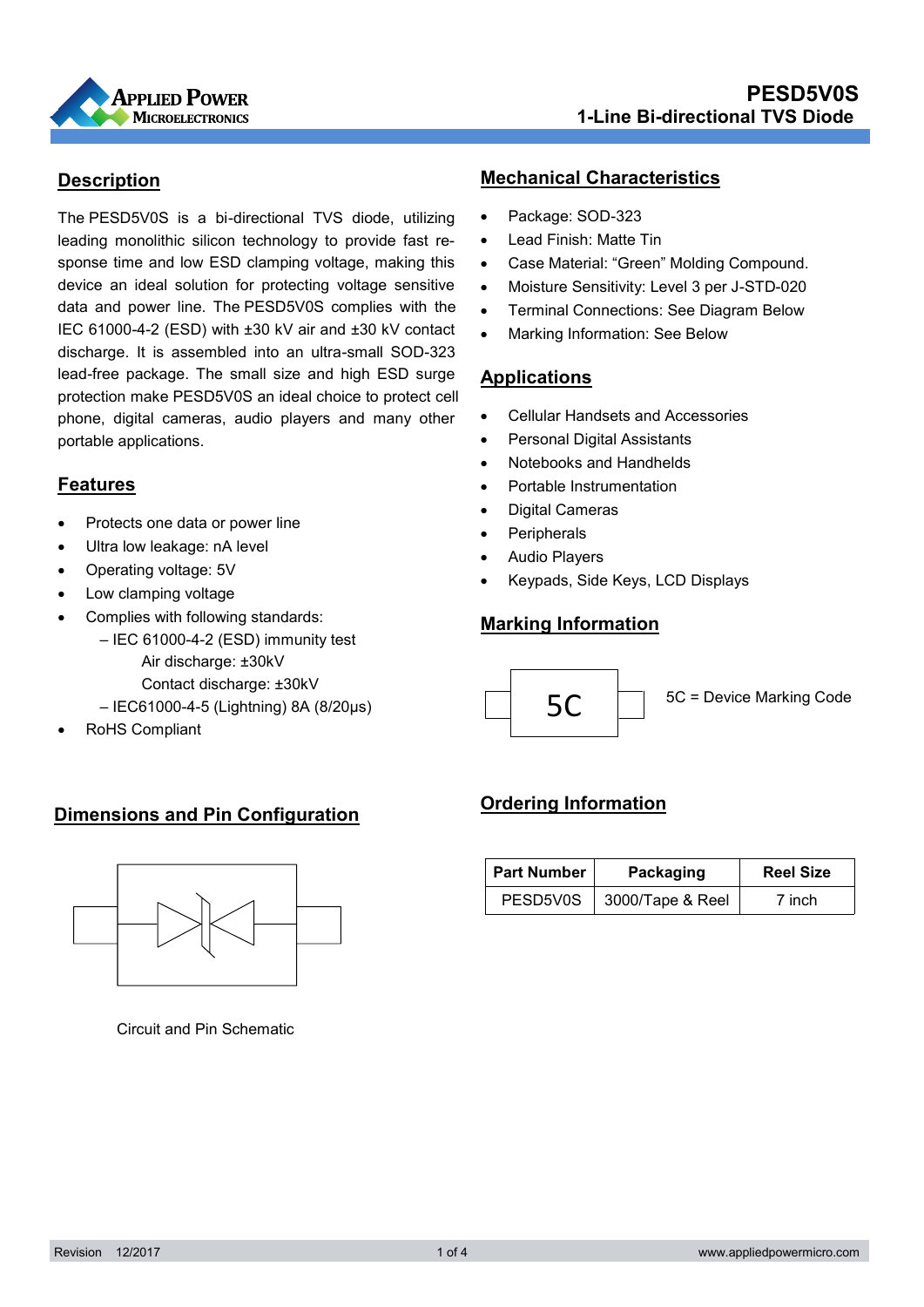

# **Absolute Maximum Ratings (T<sub>A</sub>=25°C unless otherwise specified)**

| <b>Parameter</b>                   | Symbol      | <b>Value</b>    | Unit |
|------------------------------------|-------------|-----------------|------|
| Peak Pulse Power (8/20µs)          | Ppk         | 100             | W    |
| Peak Pulse Current (8/20µs)        | <b>IPP</b>  | 8               | A    |
| ESD per IEC 61000-4-2 (Air)        |             | ±30             |      |
| ESD per IEC 61000-4-2 (Contact)    | <b>VESD</b> | ±30             | kV   |
| <b>Operating Temperature Range</b> | TJ          | $-55$ to $+125$ | °C   |
| Storage Temperature Range          | Tstg        | $-55$ to $+150$ | °C   |

## **Electrical Characteristics (TA=25°C unless otherwise specified)**

| <b>Parameter</b>        | Symbol         | Min | Typ | <b>Max</b> | Unit   | <b>Test Condition</b> |
|-------------------------|----------------|-----|-----|------------|--------|-----------------------|
| Reverse Working Voltage | <b>VRWM</b>    |     |     | 5          | $\vee$ |                       |
| Breakdown Voltage       | <b>VBR</b>     | 6   |     | 8          | ٧      | $IT = 1mA$            |
| Reverse Leakage Current | <sup>I</sup> R |     |     | 0.2        | μA     | $V$ RWM = $5V$        |
| <b>Clamping Voltage</b> | Vc             |     |     | 8          | V      | $IPP = 1A$            |
| <b>Clamping Voltage</b> | Vc             |     |     | 13         | V      | $IPP = 8A$            |
| Junction Capacitance    | СJ             |     | 18  |            | pF     | $VR = 0V, f = 1MHz$   |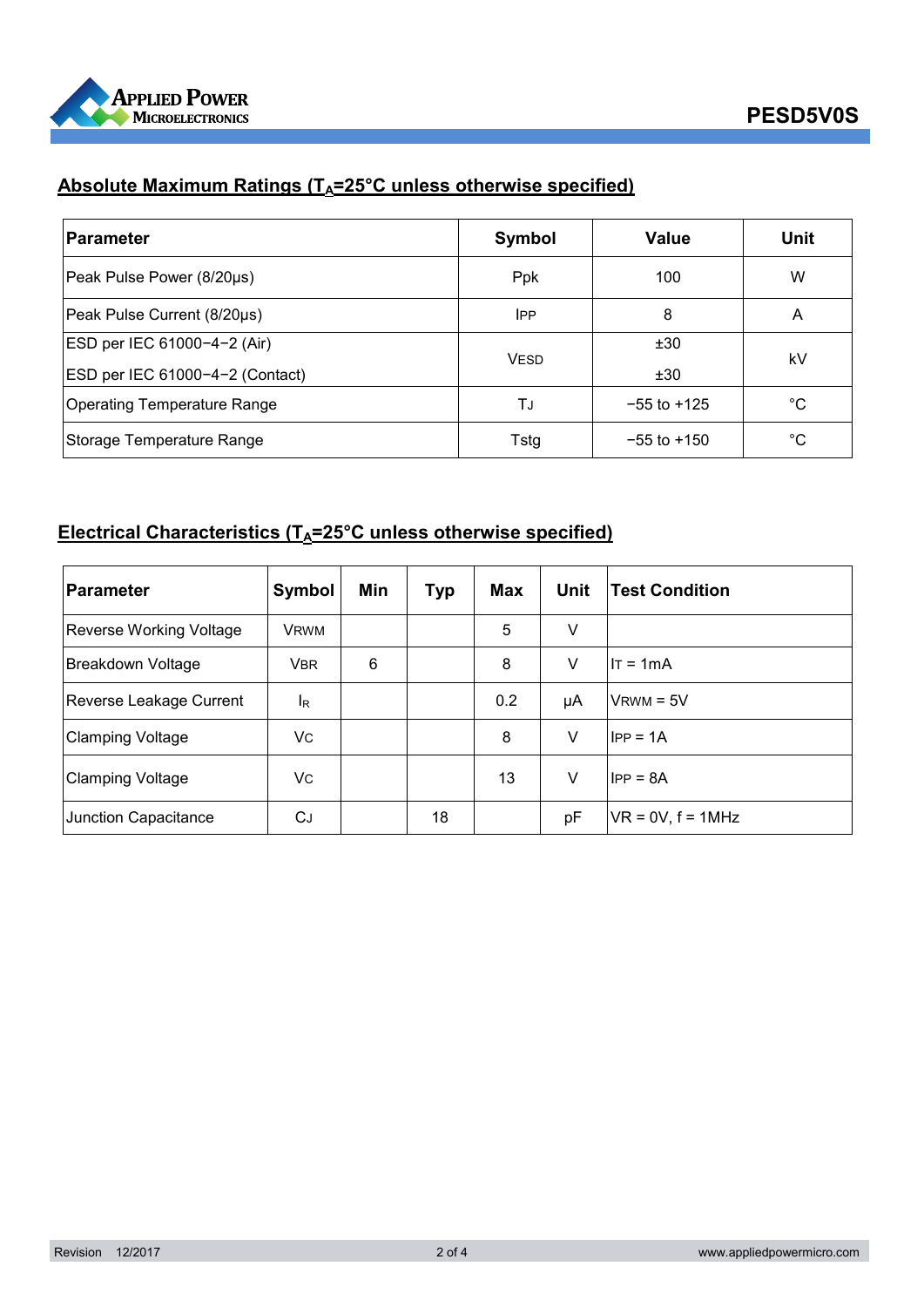

## **PESD5V0S**



## **Typical Performance Characteristics (TA=25°C unless otherwise Specified)**